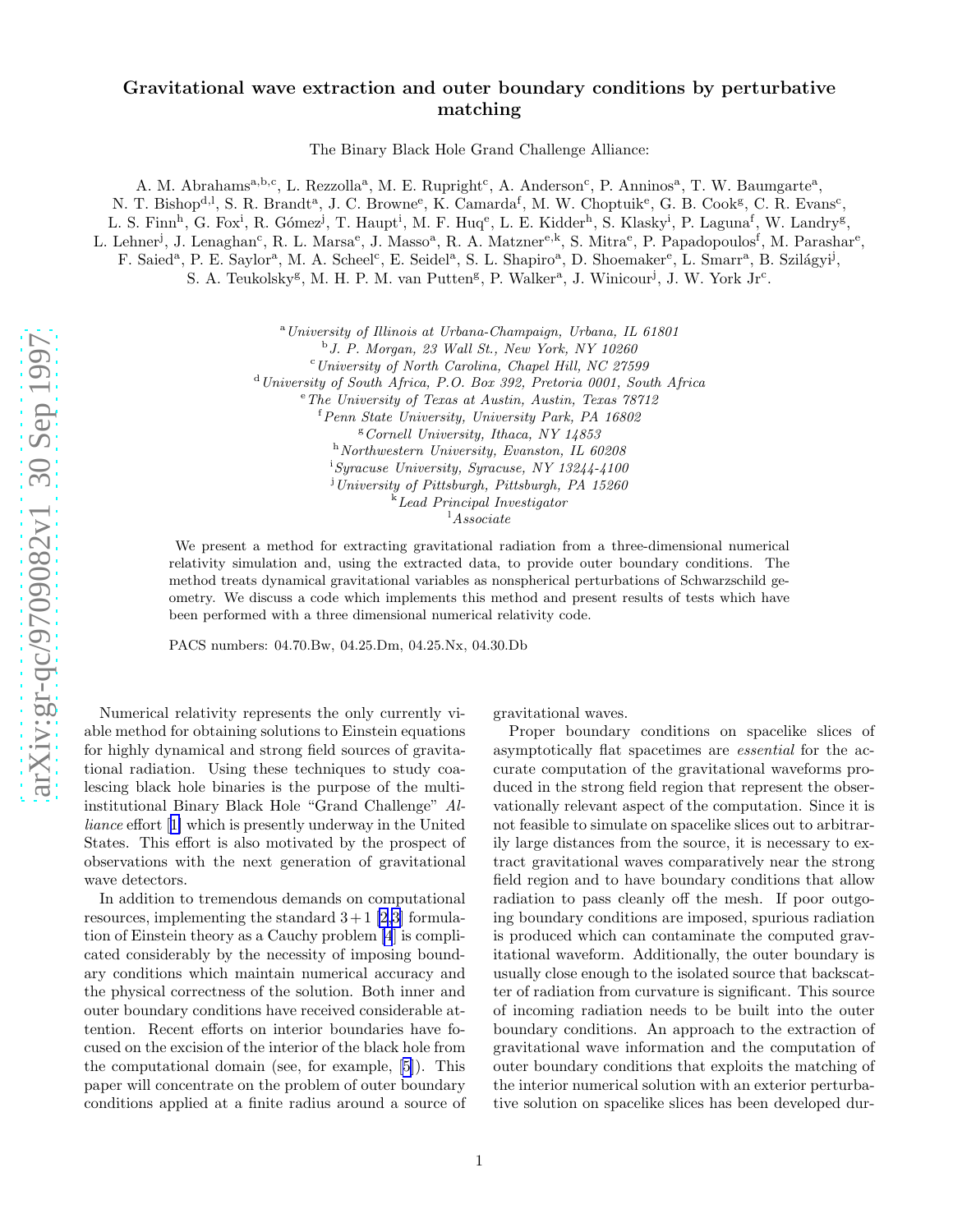<span id="page-1-0"></span>ing the past decade and applied to a number of different physical scenarios [\[6–8](#page-4-0)]. Extension of these techniques to three dimensional (3D) simulations has been one of the efforts of the Alliance. A parallel development is also underway in the Alliance that matches interior Cauchy solutions to exterior solutions on characteristic hypersurfaces[[9\]](#page-4-0).

In this Letter we report the first successful application of the perturbative matching approach to provide outer boundary conditions for a 3D numerical relativity code. In this context, the perturbative matching method should be viewed as a general "module" that can be coupled to any nonlinear "interior" 3D code. While the latter solves the Einstein equations in the highly dynamical strong field region, the former extracts gravitational wave data and imposes outer boundary conditions. In the following we give an overview of the method and present test results obtained from the evolution of linear waves.

Nonspherical perturbations of Schwarzschild geometry have been studied for many years in the context of black hole perturbations[[10,11](#page-4-0)] and as a way to extract gauge-invariant information about gravitational radiation[[6\]](#page-4-0). More recently Schwarzschild perturbation theory has been found to be useful in studying the late-time behavior of the coalescence of compact binaries in a numerical simulation after the horizon has formed [\[12](#page-4-0),[13,8\]](#page-4-0).

We base our treatment of Schwarzschild perturbation theory on a recent hyperbolic formulation of Einstein field equations [\[14](#page-4-0)]. A principal advantage of this approach is that we can easily derive perturbative wave equations in terms of the standard  $3 + 1$  variables, making it straightforward to match exterior perturbative solutions to interior numerical ones. This method leads to spatially gauge-invariant radial wave equations for each angular mode [\[15\]](#page-4-0) which we have used: a) to extract gravitational radiation from a 3D numerical relativity simulation, b) to evolve this information to large radius yielding an approximate asymptotic waveform and c) to provide outer boundary conditions for such a simulation. One of the major advantages of the perturbative method is that we have replaced the computationally expensive 3D evolution of the gravitational waves via the nonlinear Einstein equations with a set of 1D linear equations we can integrate to high accuracy and minimal computational costs.

We split the gravitational quantities of interest into background and perturbed parts: the three-metric  $g_{ij} =$  $\tilde{g}_{ij} + h_{ij}$ , the extrinsic curvature  $K_{ij} = \tilde{K}_{ij} + \kappa_{ij}$ , the lapse function  $N = \tilde{N} + \alpha$  and the shift vector  $\beta^{i} =$  $\tilde{\beta}^i + v^i$ , where the tilde denotes background quantities. We assume a Schwarzschild background,

$$
\tilde{g}_{ij}dx^{i}dx^{j} = \tilde{N}^{-2}dr^{2} + r^{2}(d\theta^{2} + \sin^{2}\theta d\phi^{2}), \qquad (1)
$$

$$
\tilde{N} = \left(1 - \frac{2M}{r}\right)^{1/2} \tag{2}
$$

(It follows that  $\tilde{K}_{ij} = 0 = \tilde{\beta}^i$ ). The perturbed parts have arbitrary angular dependence.

We use this approximation to linearize the hyperbolic equations and, in particular, we find that the wave equation for  $K_{ij}$  reduces to a linear wave equation for  $\kappa_{ij}$  involving also the background lapse [\[15](#page-4-0)]. We separate the angular dependence in this equation by expanding  $\kappa_{ij}$  in terms of tensor spherical harmonics  $(\hat{e}_1)_{ij}, \ldots, (\hat{f}_4)_{ij}$ . In the notation of [\[11](#page-4-0)], we have

$$
\kappa_{ij} = a_{\times}(t, r)(\hat{e}_1)_{ij} + rb_{\times}(t, r)(\hat{e}_2)_{ij} +
$$
  
\n
$$
\tilde{N}^{-2}a_{+}(t, r)(\hat{f}_2)_{ij} + rb_{+}(t, r)(\hat{f}_1)_{ij} +
$$
  
\n
$$
r^2c_{+}(t, r)(\hat{f}_3)_{ij} + r^2d_{+}(t, r)(\hat{f}_4)_{ij},
$$
\n(3)

where  $a_{\times}, b_{\times}$  are the odd-parity multipoles, while  $a_{+}$ ,  $b_+, c_+, d_+$  are the even-parity ones. Note that we have suppressed the angular indices  $(\ell, m)$  of  $(\hat{e}_1)_{ij}, \ldots, (\hat{f}_4)_{ij}$ and of  $a_{\times}, \ldots, a_{+}$  over which there is an implicit sum.

In odd-parity, we take the wave equation for  $\kappa_{r\theta}$ and use the linearized momentum constraints,  $\tilde{\nabla}_k (\kappa^k_{\ i}$   $\delta^k_{\ i}\kappa^j_{\ j})=0$ , to eliminate the odd-parity amplitude  $(b_\times)$ . In even-parity, we use the wave equation for  $\kappa_{rr}$  together with the wave equation obtained for the trace  $\tilde{\kappa} = \kappa^j_{\ j} = h(t, r) Y_{\ell m}$  and the linearized momentum constraints. In this way we eliminate  $b_+$  and  $c_+$  and obtain two coupled equations for  $a_+$  and h. For each  $(\ell, m)$ mode, we therefore have one odd-parity equation

$$
\left\{\partial_t^2 - \tilde{N}^4 \partial_r^2 - \frac{2}{r} \tilde{N}^2 \partial_r - \frac{2M}{r^3} \left(1 - \frac{3M}{2r}\right) + \tilde{N}^2 \left[\frac{\ell(\ell+1)}{r^2} - \frac{6M}{r^3}\right] \right\} (a_\times)_{\ell m} = 0 , \quad (4)
$$

and two coupled even-parity equations,

$$
\left[\partial_t^2 - \tilde{N}^4 \partial_r^2 - \frac{6}{r} \tilde{N}^4 \partial_r + \tilde{N}^2 \frac{\ell(\ell+1)}{r^2} - \frac{6}{r^2} + \frac{14M}{r^3} - \frac{3M^2}{r^4} \right] (a_+)_{\ell m} + \left[ \frac{4}{r} \tilde{N}^2 \left( 1 - \frac{3M}{r} \right) \partial_r + \frac{2}{r^2} \left( 1 - \frac{M}{r} - \frac{3M^2}{r^2} \right) \right] (h)_{\ell m} = 0 , \quad (5)
$$

$$
\left[\partial_t^2 - \tilde{N}^4 \partial_r^2 - \frac{2}{r} \tilde{N}^2 \partial_r + \tilde{N}^2 \frac{\ell(\ell+1)}{r^2} + \frac{2M}{r^3} - \frac{7M^2}{r^4} \right] (h)_{\ell m} - \frac{2M}{r^3} \left(3 - \frac{7M}{r}\right) (a_+)_{\ell m} = 0 \ . \tag{6}
$$

(The usual Regge-Wheeler and Zerilli equations can be obtained by a more complete analysis [\[15](#page-4-0)].)

We now turn to implementation and tests of this technique. Consider a numerical relativity simulation which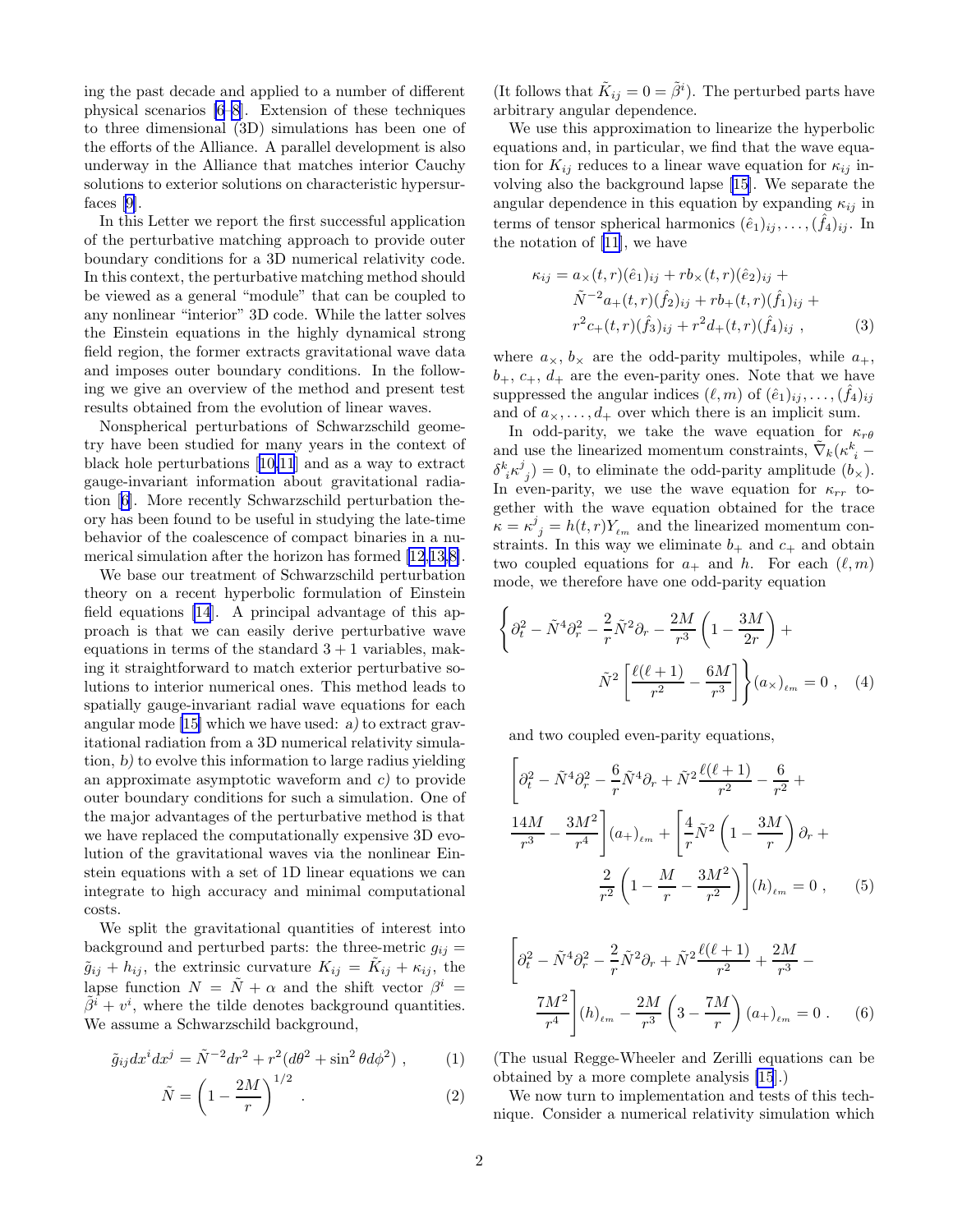

FIG. 1. Location of the different outer boundaries and of the extraction 2-sphere for two successive timeslices. The dark shaded region shows the spatial domain over which the 3D nonlinear equation are solved.

evolves Einstein equations in either the standard  $3 + 1$ (ADM) or hyperbolic form on a "interior" 3D grid. (No restrictions need be put on the choice of the 3D coordinate system.) In the tests described here, we have used the ADM 3D interior code of the Alliance[[16](#page-4-0)] to evolve linear,  $\ell = 2, m = 0$ , Teukolsky waves [\[17](#page-4-0)]. The interior 3D grid uses (topologically) Cartesian coordinates and up to  $(129)^3$  gridpoints. In the results shown, the initial data consists of a metric formed from the sum of the background Cartesian metric and a Gaussian envelope of amplitude  $A = 10^{-6}$ , width  $b = 1$  and of a vanishing extrinsic curvature. The ADM evolution is undertaken on a cubical grid of extent  $\{x, y, z\} = \pm 4$ , with unit lapse and zero shift.

During each time step, the procedure for extracting radiation and imposing outer boundary conditions proceeds in three steps: (1) extraction of the independent amplitudes and their time derivatives on a 2-sphere of radius  $r_E$  inscribed in the grid, (2) evolution of the radial wave equations  $(4)$  $(4)$ – $(6)$  $(6)$  out to large radii using the extracted amplitudes to construct inner boundary values on the "exterior" 1D grid and (3) reconstruction and "*injection*" of  $K_{ij}$  and  $\partial_t K_{ij}$  at specified gridpoints at or near the boundary of the interior grid. The last step uses the momentum constraints and the inverse of the transformation employed in step  $(1)$ . In Figure 1, we show the schematic location of the different outer boundaries and of the extraction 2-sphere on two successive spacelike time slices at  $t = t_0$  and  $t = t_1$ .

The first step involves interpolating  $K_{ij}$  and  $\partial_t K_{ij}$ onto the 2-sphere and evaluating their projections onto the appropriate conjugate tensor spherical harmonics to eliminate the angular dependence and obtain the cor-



FIG. 2. Convergence to the analytic solution of the extracted  $(r = 1)$  and evolved  $(r = 8)$  multipole  $(a_{+})_{20}$ . The amplitude is scaled by  $r^3$  to compensate for the radial fall-off.

responding multipoles. The precise location of the 2 sphere within the interior 3D grid depends on the specific case under investigation. In general, for the perturbative matching to be justified, we require that the extraction surface be located in a region where the gravitational field is close to Schwarzschild. One must be careful that the numerical errors introduced by the interior evolution do not dominate the exterior solution. (Further details will be presented elsewhere [\[18](#page-4-0)].)

The second step entails evolving equations  $(4)$  $(4)$ – $(6)$  $(6)$ . In the test presented here, we consider a flat background with  $M = 0$ . The initial data for the 1D exterior grid is set consistently with the interior 3D initial data. During each time integration of the 1D exterior grid, the extracted multipoles are used as inner boundary values and standard Sommerfeld outgoing wave conditions are imposed at the outer boundary (e.g., at  $r = 30$ ). The top diagram of Fig. 2 shows the only relevant multipole for this test[[19\]](#page-4-0), extracted from the interior 3D grid at a 2-sphereof radius  $r_E = 1$  [[20\]](#page-4-0); the lower diagram shows its evolved waveform at a radius  $r = 8$ . Different curves refer to different resolutions of the interior 3D grid and show the convergence to the analytic solution.

The third and final step consists of computing outer boundary values for the interior 3D grid, and this step can proceed in one of two ways. In the first method, the values of  $K_{ij}$  reconstructed from the exterior 1D data are injected as Dirichlet data at all the boundary points of the interior 3D grid. (No restrictions are put on the shape of the 2-surface where the data are injected.) For a code using a hyperbolic formulation,  $\partial_t K_{ij}$  can also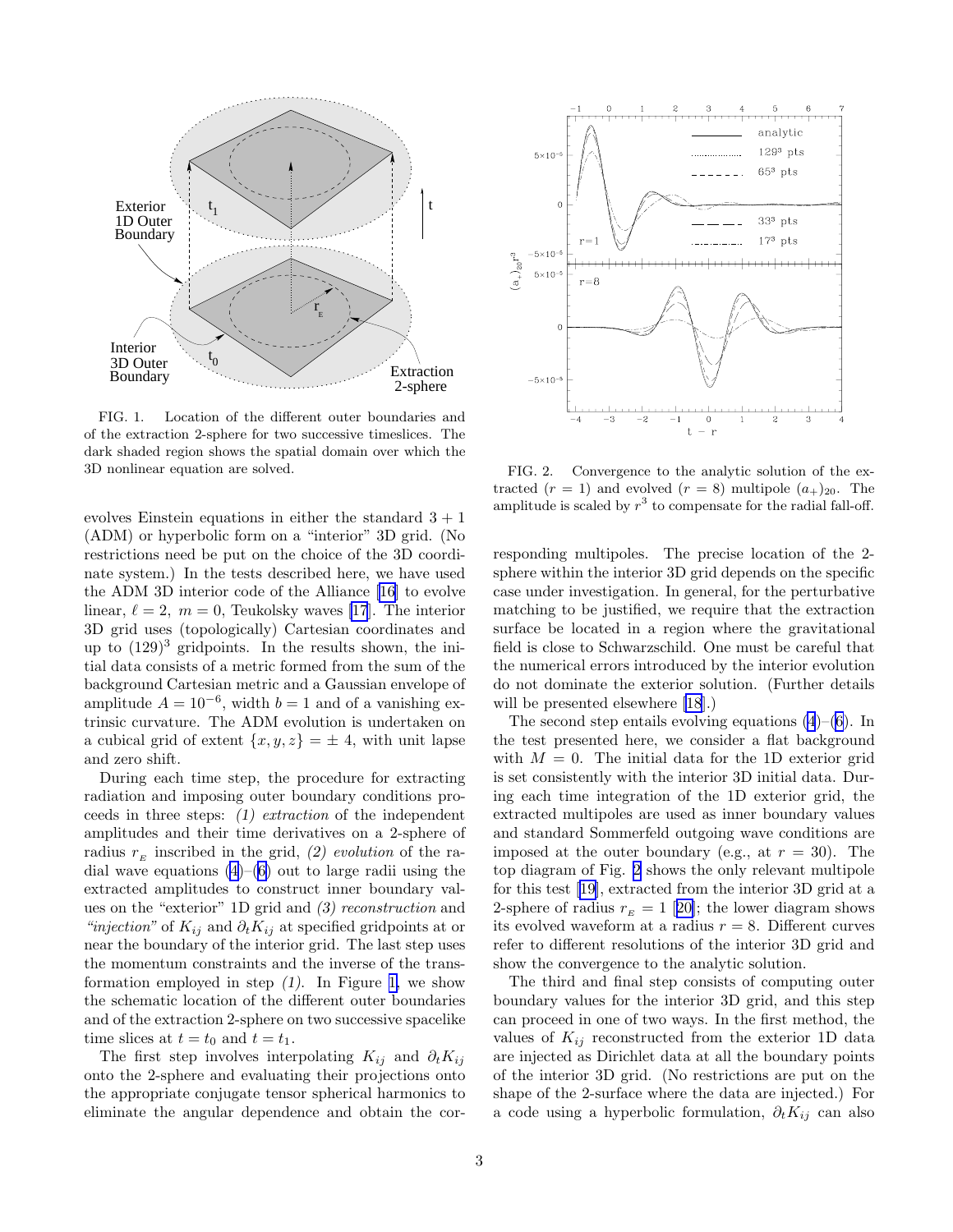<span id="page-3-0"></span>

FIG. 3. Convergence to zero of the  $L_2$  norm of the error of  $K_{zz}$  integrated over the 3D outer boundary surface.

be provided at the boundary. Moreover, the evolution equation of the three-metric can be integrated using  $K_{ij}$ at the boundary so Dirichlet data for  $g_{ij}$  need not be provided there. The second method relates, at the 3D outer boundary, the null derivatives of the extrinsic curvature obtained from the interior grid  $(K_{ij})$  and from the perturbative module  $(\kappa_{ij}, \text{ since background extrinsic})$ curvature is assumed to be zero):

$$
\frac{\partial}{\partial t} \left( K_{ij} - \kappa_{ij} \right) + \frac{\partial}{\partial r} \left( K_{ij} - \kappa_{ij} \right) + \frac{2}{r} \left( K_{ij} - \kappa_{ij} \right) = 0 \tag{7}
$$

This method resembles a Sommerfeld condition but is more general since it can be used in regions where the radiation is not dominated by the asymptotic outgoing behavior. Moreover it takes into account arbitrary angular dependence, as well as the effects of a Schwarzschild black hole background. Experimentation with the two methods has shown that this "perturbative Sommerfeld" approach is very accurate and generally more stable than the direct injection of Dirichlet data. Figure 3 shows convergence to zero of the  $L_2$  norm of the difference between one component of  $K_{ij}$  (namely  $K_{zz}$ ) and its analytic value, integrated over the entire outer boundary of the interior 3D grid.

An important property of any outer boundary implementation is that it should allow the outgoing radiation to escape freely to infinity. In practice, however, a finite discretization always produces a certain amount of reflection at the outer boundary and this could drive instabilities which grow exponentially. We have compared the long-term stability obtained with the perturbative outer boundary module with that of the best "alternative" outer boundary conditions we have tried: namely a



FIG. 4. Long-term evolution of the  $L_2$  norm of the error in  $K_{zz}$  at the 3D outer boundary surface. The inset shows  $K_{zz}$  at the outer boundary along the x–axis. The interior grid has  $(33)^3$  gridpoints and the code is stopped when the norm is unity.

standard outgoing Sommerfeld condition. Fig. 4 shows the results of this comparison both on a long time scale and on a shorter time scale. (The calculations were performed using a very coarse resolution.) As shown in the inset (first echoes at  $t \sim 7$ ), the amount of reflection produced with the perturbative method is smaller than that produced by the Sommerfeld condition. Moreover, the use of perturbative boundary conditions delays the onset of exponential error growth and allows for a much longer evolution (see main figure). Increasing the interior resolution and the number of  $(\ell, m)$  modes used we can further prolong the running time. Using  $(49)^3$  interior gridpoints, we are able to evolve the code for more than 50 crossing times. In strong contrast, when a standard Sommerfeld condition is used, increased interior resolution results in a shorter running time[[18\]](#page-4-0).

This work was supported by the NSF Binary Black Hole Grand Challenge Grant Nos. NSF PHY 93–18152, NSF PHY 93–10083, ASC 93–18152 (ARPA supplemented). Computations were performed at NPAC (Syracuse University) and at NCSA (University of Illinois at Urbana-Champaign).

<sup>[1]</sup> Information about the Binary Black Hole Grand Challenge Alliance, its goals and present status of research can [be found at the web page:](http://www.npac.syr.edu/\penalty -\@M ) [http://www.npac.syr.edu/](http://www.npac.syr.edu/\penalty -\@M )